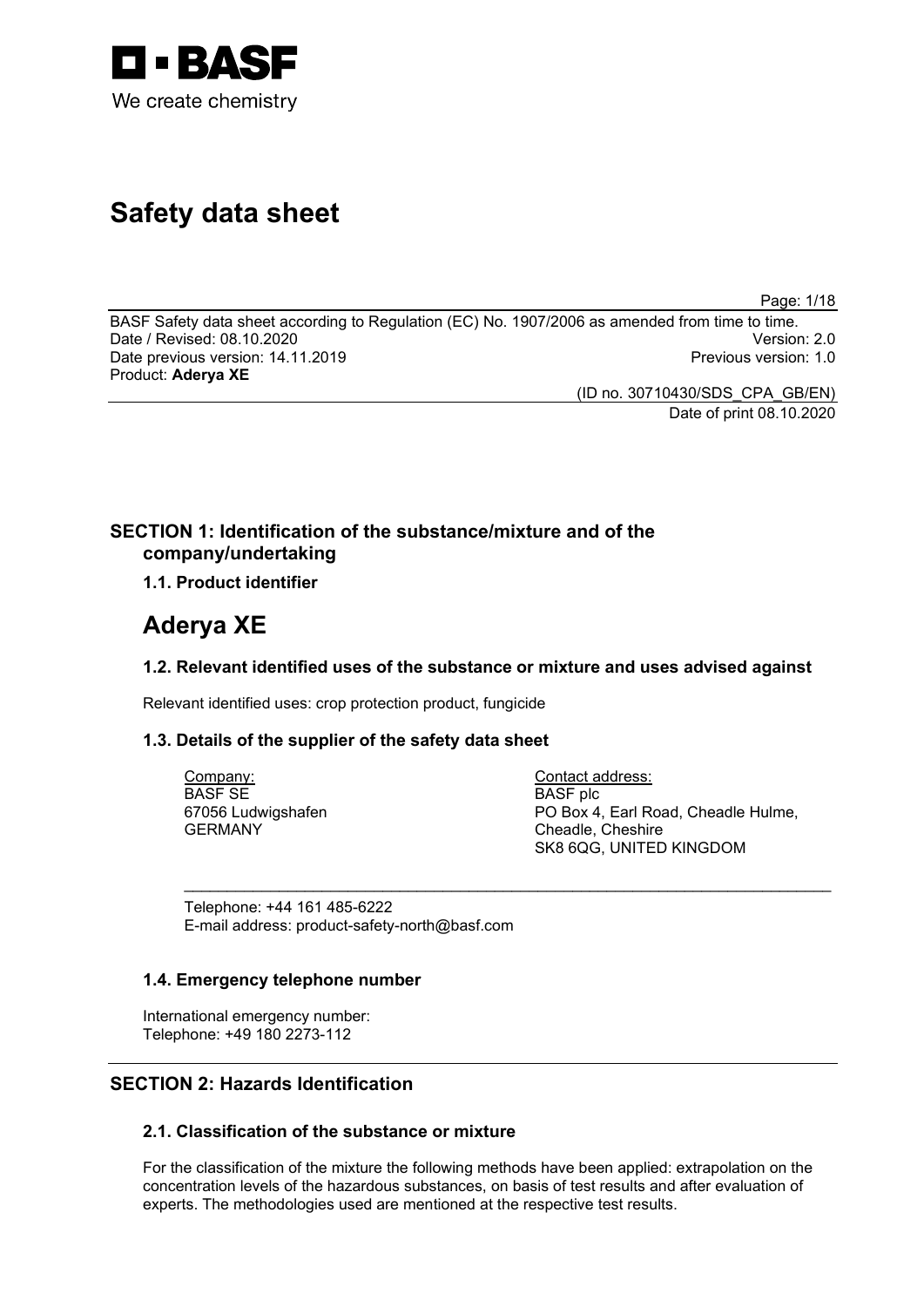BASF Safety data sheet according to Regulation (EC) No. 1907/2006 as amended from time to time. Date / Revised: 08.10.2020<br>Date previous version: 14.11.2019 Version: 2.0 Date previous version: 14.11.2019 Product: **Aderya XE**

> (ID no. 30710430/SDS\_CPA\_GB/EN) Date of print 08.10.2020

Page: 2/18

#### According to Regulation (EC) No 1272/2008 [CLP]

Eye Dam./Irrit. 1 Skin Corr./Irrit. 2 Acute Tox. 4 (Inhalation - mist) Skin Sens. 1 STOT SE 3 Repr. Additional category for effects on or via lactation. Aquatic Chronic 2

For the classifications not written out in full in this section the full text can be found in section 16.

## **2.2. Label elements**

Globally Harmonized System (GHS) in accordance with UK regulations.

Pictogram:



Signal Word: Danger

Hazard Statement:

| H318   | Causes serious eye damage.                                                                   |
|--------|----------------------------------------------------------------------------------------------|
| H315   | Causes skin irritation.                                                                      |
| H332   | Harmful if inhaled.                                                                          |
| H317   | May cause an allergic skin reaction.                                                         |
| H335   | May cause respiratory irritation.                                                            |
| H362   | May cause harm to breast-fed children.                                                       |
| H411   | Toxic to aquatic life with long lasting effects.                                             |
| EUH401 | To avoid risks to human health and the environment, comply with the<br>instructions for use. |

Precautionary Statement:

| P <sub>101</sub> | If medical advice is needed, have product container or label at hand. |
|------------------|-----------------------------------------------------------------------|
| P <sub>102</sub> | Keep out of reach of children.                                        |
| P <sub>103</sub> | Read label before use.                                                |

Precautionary Statements (Prevention):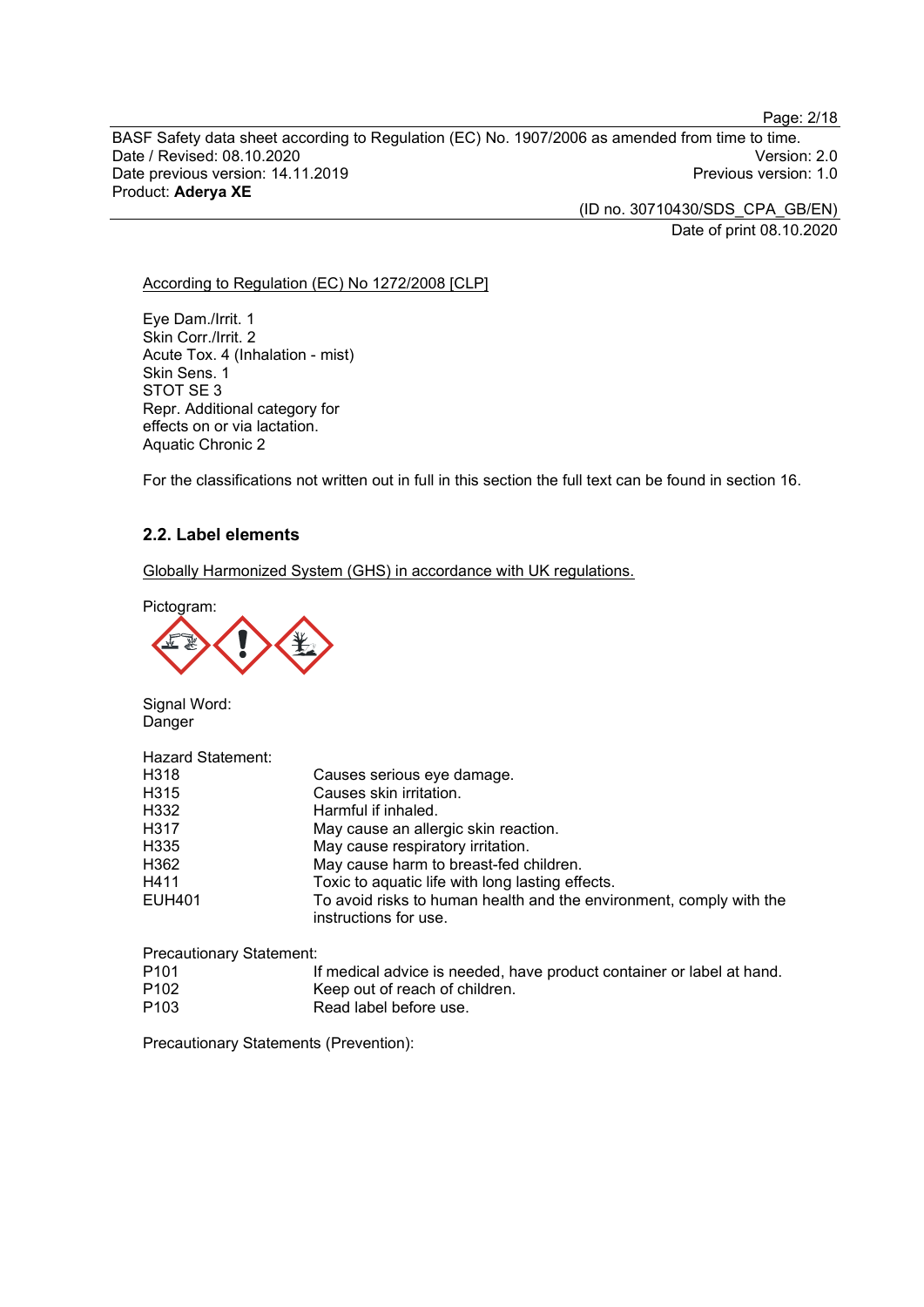Page: 3/18

BASF Safety data sheet according to Regulation (EC) No. 1907/2006 as amended from time to time. Date / Revised: 08.10.2020<br>Date previous version: 14.11.2019 Version: 2.0 Date previous version: 14.11.2019 Product: **Aderya XE**

(ID no. 30710430/SDS\_CPA\_GB/EN)

Date of print 08.10.2020

|                                      | Date of print vo. TV.Zt                                                                                                             |  |  |
|--------------------------------------|-------------------------------------------------------------------------------------------------------------------------------------|--|--|
| P <sub>280</sub>                     | Wear protective gloves/clothing/eye protection.                                                                                     |  |  |
| P <sub>271</sub>                     | Use only outdoors or in a well-ventilated area.                                                                                     |  |  |
| P260                                 | Do not breathe mist/spray.                                                                                                          |  |  |
| P <sub>202</sub>                     | Do not handle until all safety precautions have been read and<br>understood.                                                        |  |  |
| P272                                 | Contaminated work clothing should not be allowed out of the workplace.                                                              |  |  |
| P263                                 | Avoid contact during pregnancy and while nursing.                                                                                   |  |  |
| P270                                 | Do not eat, drink or smoke when using this product.                                                                                 |  |  |
| P <sub>264</sub>                     | Wash contaminated body parts thoroughly after handling.                                                                             |  |  |
| Precautionary Statements (Response): |                                                                                                                                     |  |  |
| P310                                 | Immediately call a POISON CENTER or physician.                                                                                      |  |  |
| P305 + P351 + P338                   | IF IN EYES: Rinse cautiously with water for several minutes. Remove<br>contact lenses, if present and easy to do. Continue rinsing. |  |  |
| $P304 + P340$                        | IF INHALED: Remove person to fresh air and keep comfortable for<br>breathing.                                                       |  |  |
| $P303 + P352$                        | IF ON SKIN (or hair): Wash with plenty of soap and water.                                                                           |  |  |
| P362 + P364                          | Take off contaminated clothing and wash it before reuse.                                                                            |  |  |
| P391                                 | Collect spillage.                                                                                                                   |  |  |
| Precautionary Statements (Storage):  |                                                                                                                                     |  |  |
| P403 + P233                          | Store in a well-ventilated place. Keep container tightly closed.                                                                    |  |  |
| P405                                 | Store locked up.                                                                                                                    |  |  |
| Precautionary Statements (Disposal): |                                                                                                                                     |  |  |
| P501                                 | Dispose of contents/container to a licensed hazardous-waste disposal                                                                |  |  |

contractor or collection site except for empty clean containers which can be disposed of as non-hazardous waste.

Labeling of special preparations (GHS): May produce an allergic reaction.

#### According to Regulation (EC) No 1272/2008 [CLP]

Hazard determining component(s) for labelling: 1H-1,2,4-Triazole-1-ethanol, α-[4-(4-chlorophenoxy)- 2-(trifluoromethyl)phenyl]-α-methyl-, 1H-Pyrazole-4-carboxamide, 3-(difluoromethyl)-1-methyl-N- (3',4',5'-trifluoro[1,1'-biphenyl]-2-yl)-; Fluxapyroxad

#### **2.3. Other hazards**

According to Regulation (EC) No 1272/2008 [CLP]

See section 12 - Results of PBT and vPvB assessment.

If applicable information is provided in this section on other hazards which do not result in classification but which may contribute to the overall hazards of the substance or mixture.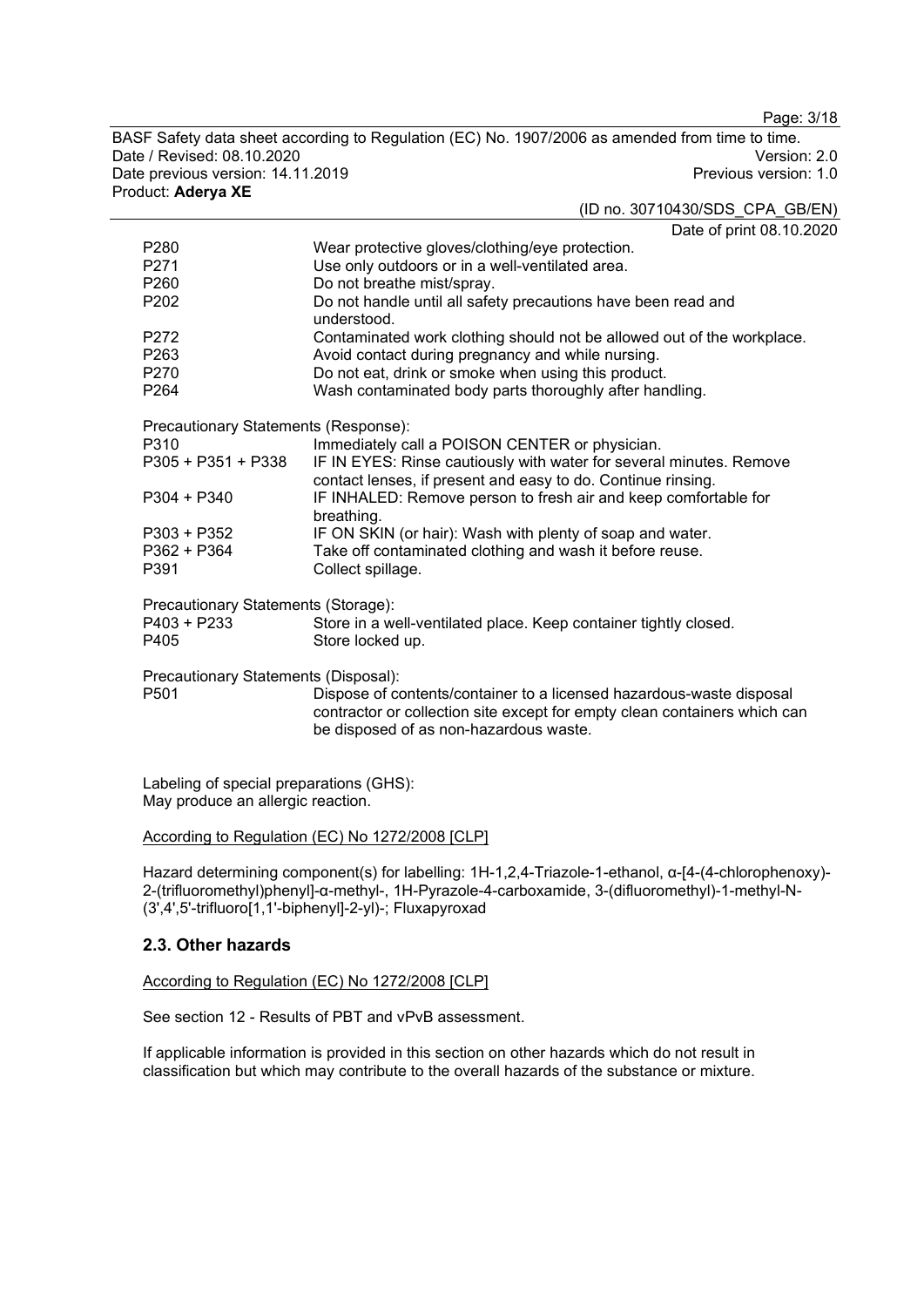BASF Safety data sheet according to Regulation (EC) No. 1907/2006 as amended from time to time. Date / Revised: 08.10.2020<br>Date previous version: 14.11.2019 Version: 2.0 Date previous version: 14.11.2019 Product: **Aderya XE**

> (ID no. 30710430/SDS\_CPA\_GB/EN) Date of print 08.10.2020

## **SECTION 3: Composition/Information on Ingredients**

#### **3.1. Substances**

Not applicable

## **3.2. Mixtures**

Chemical nature

crop protection product, fungicide

Hazardous ingredients (GHS) according to Regulation (EC) No. 1272/2008

1H-1,2,4-Triazole-1-ethanol, α-[4-(4-chlorophenoxy)-2-(trifluoromethyl)phenyl]-α-methyl-Content (W/W): 7.01 % CAS Number: 1417782-03-6 Skin Sens. 1 Aquatic Acute 1 Aquatic Chronic 1 M-factor acute: 1 M-factor chronic: 1

1H-Pyrazole-4-carboxamide, 3-(difluoromethyl)-1-methyl-N-(3',4',5'-trifluoro[1,1'-biphenyl]-2-yl)-; Fluxapyroxad

Content (W/W): 6.34 % CAS Number: 907204-31-3

Repr. Add. cat. lact. Aquatic Acute 1 Aquatic Chronic 1 H362, H400, H410

H317, H400, H410

| N, N-Dimethyldecan-1-amide     |                                       |
|--------------------------------|---------------------------------------|
| Content (W/W): $<$ 50 %        | Skin Corr./Irrit. 2                   |
| CAS Number: 14433-76-2         | Eye Dam./Irrit. 2                     |
| EC-Number: 238-405-1           | STOT SE 3 (irr. to respiratory syst.) |
| REACH registration number: 01- | Aquatic Chronic 3                     |
| 2119485027-36                  | H319, H315, H335, H412                |

Copoly(methymethacrylate/2-acrylamido-2-methylpropan sulfonic acid/dodecylacrylate/tetradecylacrylate) Content (W/W): < 10 % CAS Number: 1224839-69-3 Skin Corr./Irrit. 1A Eye Dam./Irrit. 1

Aquatic Chronic 3 H314, H412

Page: 4/18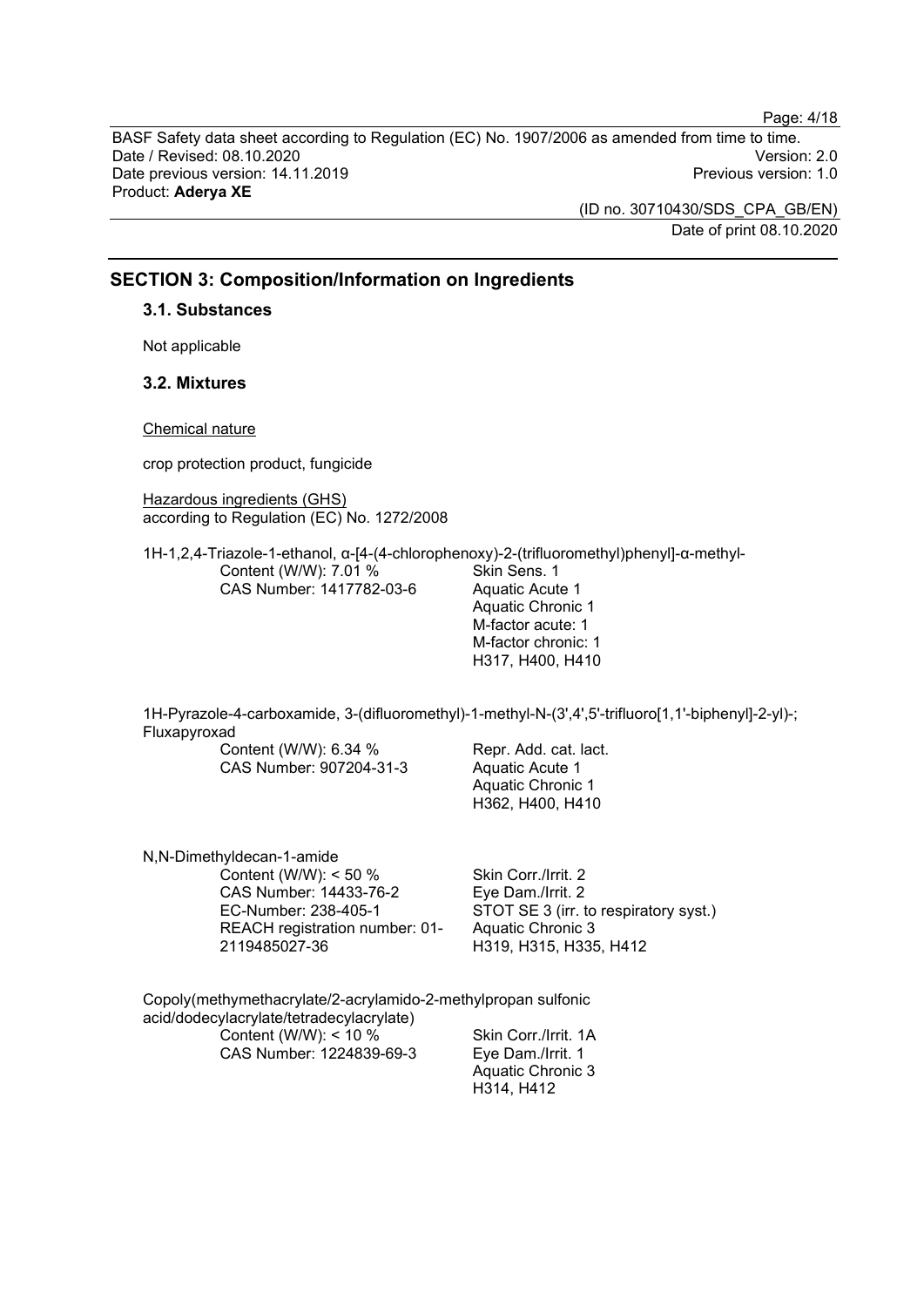Page: 5/18

BASF Safety data sheet according to Regulation (EC) No. 1907/2006 as amended from time to time. Date / Revised: 08.10.2020 Version: 2.0 Date previous version: 14.11.2019 Product: **Aderya XE**

(ID no. 30710430/SDS\_CPA\_GB/EN)

Date of print 08.10.2020

For the classifications not written out in full in this section, including the hazard classes and the hazard statements, the full text is listed in section 16.

## **SECTION 4: First-Aid Measures**

#### **4.1. Description of first aid measures**

First aid personnel should pay attention to their own safety. If the patient is likely to become unconscious, place and transport in stable sideways position (recovery position). Immediately remove contaminated clothing.

Show container, label and/or safety data sheet to physician.

If inhaled:

Keep patient calm, remove to fresh air, seek medical attention. Immediately administer a corticosteroid from a controlled/metered dose inhaler.

#### On skin contact:

Immediately wash thoroughly with plenty of water, apply sterile dressings, consult a skin specialist.

#### On contact with eyes:

Immediately wash affected eyes for at least 15 minutes under running water with eyelids held open, consult an eye specialist.

On ingestion:

Immediately rinse mouth and then drink 200-300 ml of water, seek medical attention.

#### **4.2. Most important symptoms and effects, both acute and delayed**

Symptoms: Information, i.e. additional information on symptoms and effects may be included in the GHS labeling phrases available in Section 2 and in the Toxicological assessments available in Section 11., (Further) symptoms and / or effects are not known so far

**4.3. Indication of any immediate medical attention and special treatment needed**

Treatment: Treat according to symptoms (decontamination, vital functions), no known specific antidote.

#### **SECTION 5: Fire-Fighting Measures**

#### **5.1. Extinguishing media**

Suitable extinguishing media: water spray, dry powder, foam, carbon dioxide

#### **5.2. Special hazards arising from the substance or mixture**

Endangering substances: carbon monoxide, Carbon dioxide, nitrogen oxides Advice: The substances/groups of substances mentioned can be released in case of fire.

#### **5.3. Advice for fire-fighters**

Special protective equipment: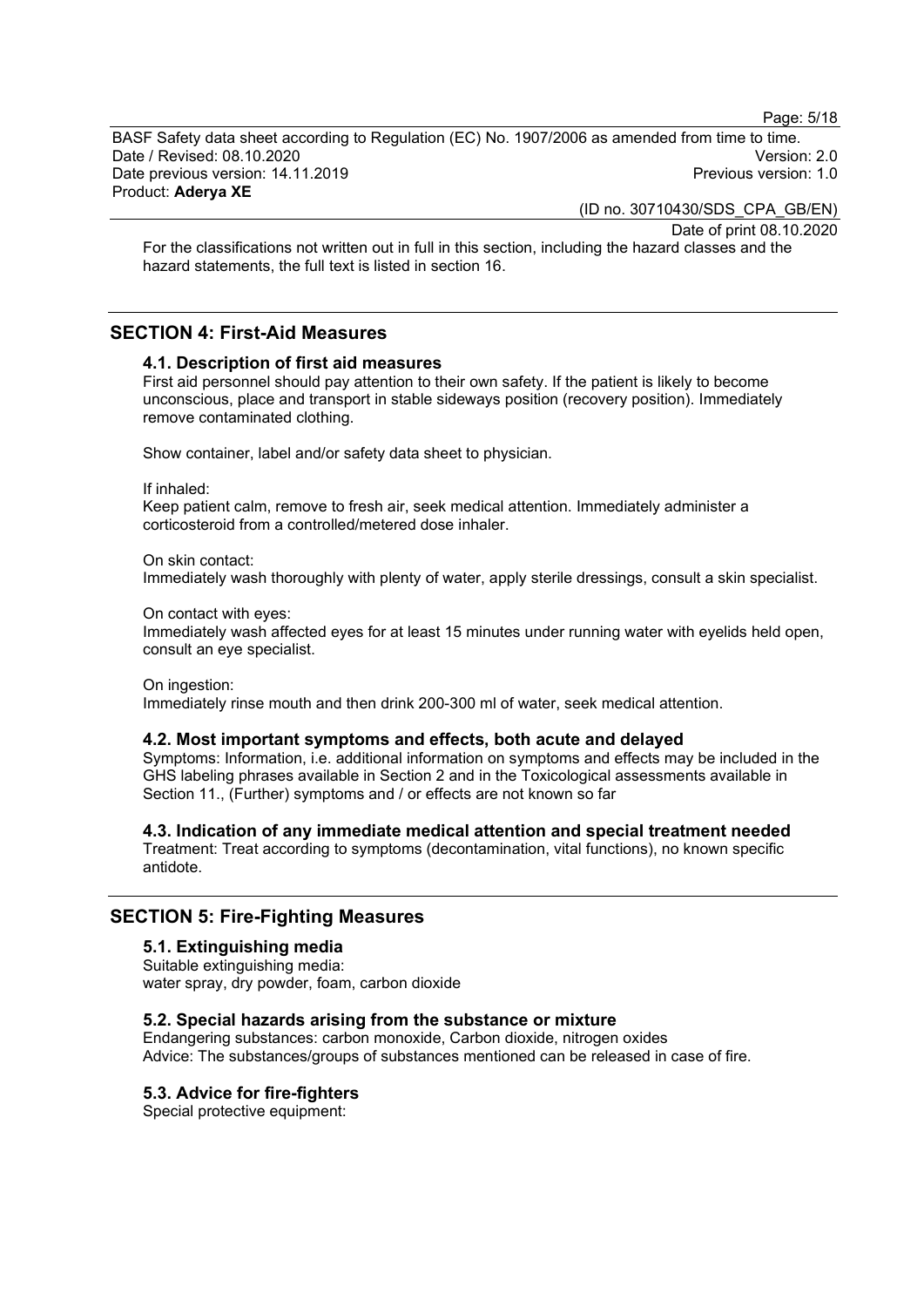Page: 6/18

BASF Safety data sheet according to Regulation (EC) No. 1907/2006 as amended from time to time. Date / Revised: 08.10.2020 Version: 2.0 Date previous version: 14.11.2019 Product: **Aderya XE**

(ID no. 30710430/SDS\_CPA\_GB/EN)

Date of print 08.10.2020

Wear self-contained breathing apparatus and chemical-protective clothing.

Further information:

Keep containers cool by spraying with water if exposed to fire. In case of fire and/or explosion do not breathe fumes. Collect contaminated extinguishing water separately, do not allow to reach sewage or effluent systems. Dispose of fire debris and contaminated extinguishing water in accordance with official regulations.

## **SECTION 6: Accidental Release Measures**

#### **6.1. Personal precautions, protective equipment and emergency procedures**

Do not breathe vapour/spray. Use personal protective clothing. Avoid contact with the skin, eyes and clothing.

#### **6.2. Environmental precautions**

Do not discharge into the subsoil/soil. Do not discharge into drains/surface waters/groundwater.

Do not allow contamination of public drains or surface or ground waters. Inform local water plc if spillage enters drains and the Environment Agency (England & Wales), the Scottish Environmental Protection Agency (Scotland), or the Environment and Heritage Service (Northern Ireland) if it enters surface or ground waters. Keep people and animals away.

#### **6.3. Methods and material for containment and cleaning up**

For small amounts: Pick up with suitable absorbent material (e.g. sand, sawdust, general-purpose binder, kieselguhr).

For large amounts: Dike spillage. Pump off product.

Dispose of absorbed material in accordance with regulations. Collect waste in suitable containers, which can be labeled and sealed. Clean contaminated floors and objects thoroughly with water and detergents, observing environmental regulations. Wear suitable protective equipment.

#### **6.4. Reference to other sections**

Information regarding exposure controls/personal protection and disposal considerations can be found in section 8 and 13.

#### **SECTION 7: Handling and Storage**

#### **7.1. Precautions for safe handling**

No special measures necessary if stored and handled correctly. Ensure thorough ventilation of stores and work areas. When using do not eat, drink or smoke. Hands and/or face should be washed before breaks and at the end of the shift.

Protection against fire and explosion:

Vapours may form ignitable mixture with air. Prevent electrostatic charge - sources of ignition should be kept well clear - fire extinguishers should be kept handy.

#### **7.2. Conditions for safe storage, including any incompatibilities**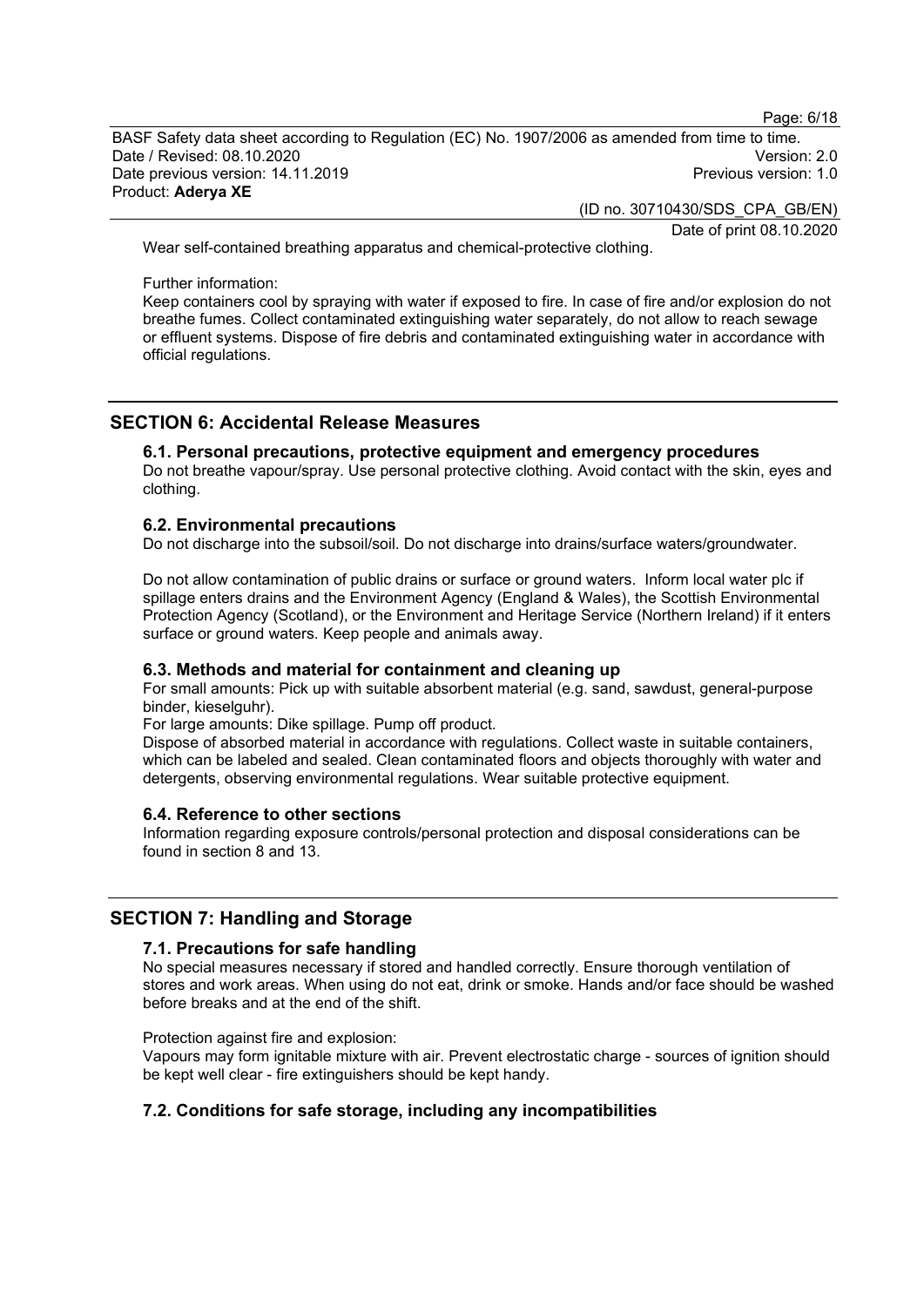Page: 7/18

BASF Safety data sheet according to Regulation (EC) No. 1907/2006 as amended from time to time. Date / Revised: 08.10.2020 Version: 2.0 Date previous version: 14.11.2019 Product: **Aderya XE**

(ID no. 30710430/SDS\_CPA\_GB/EN)

Date of print 08.10.2020

Segregate from foods and animal feeds. Further information on storage conditions: Keep away from heat. Protect from direct sunlight.

Protect from temperatures below: -10 °C Changes in the properties of the product may occur if substance/product is stored below indicated temperature for extended periods of time. Protect from temperatures above: 40 °C

Changes in the properties of the product may occur if substance/product is stored above indicated temperature for extended periods of time.

#### **7.3. Specific end use(s)**

For the relevant identified use(s) listed in Section 1 the advice mentioned in this section 7 is to be observed.

## **SECTION 8: Exposure Controls/Personal Protection**

## **8.1. Control parameters**

Components with occupational exposure limits

No occupational exposure limits known.

Refer to the current edition of HSE Guidance Note EH40 Occupational Exposure Limits (United Kingdom). For normal use and handling refer to the product label/leaflet.

## **8.2. Exposure controls**

Personal protective equipment

Respiratory protection:

Suitable respiratory protection for lower concentrations or short-term effect: Combination filter for gases/vapours of organic, inorganic, acid inorganic and alkaline compounds (e.g. EN 14387 Type ABEK).

Hand protection:

Suitable chemical resistant safety gloves (EN 374) also with prolonged, direct contact (Recommended: Protective index 6, corresponding > 480 minutes of permeation time according to EN 374): E.g. nitrile rubber (0.4 mm), chloroprene rubber (0.5 mm), butyl rubber (0.7 mm) etc.

Eye protection: Tightly fitting safety goggles (splash goggles) (e.g. EN 166)

Body protection:

Body protection must be chosen depending on activity and possible exposure, e.g. apron, protecting boots, chemical-protection suit (according to EN 14605 in case of splashes or EN ISO 13982 in case of dust).

General safety and hygiene measures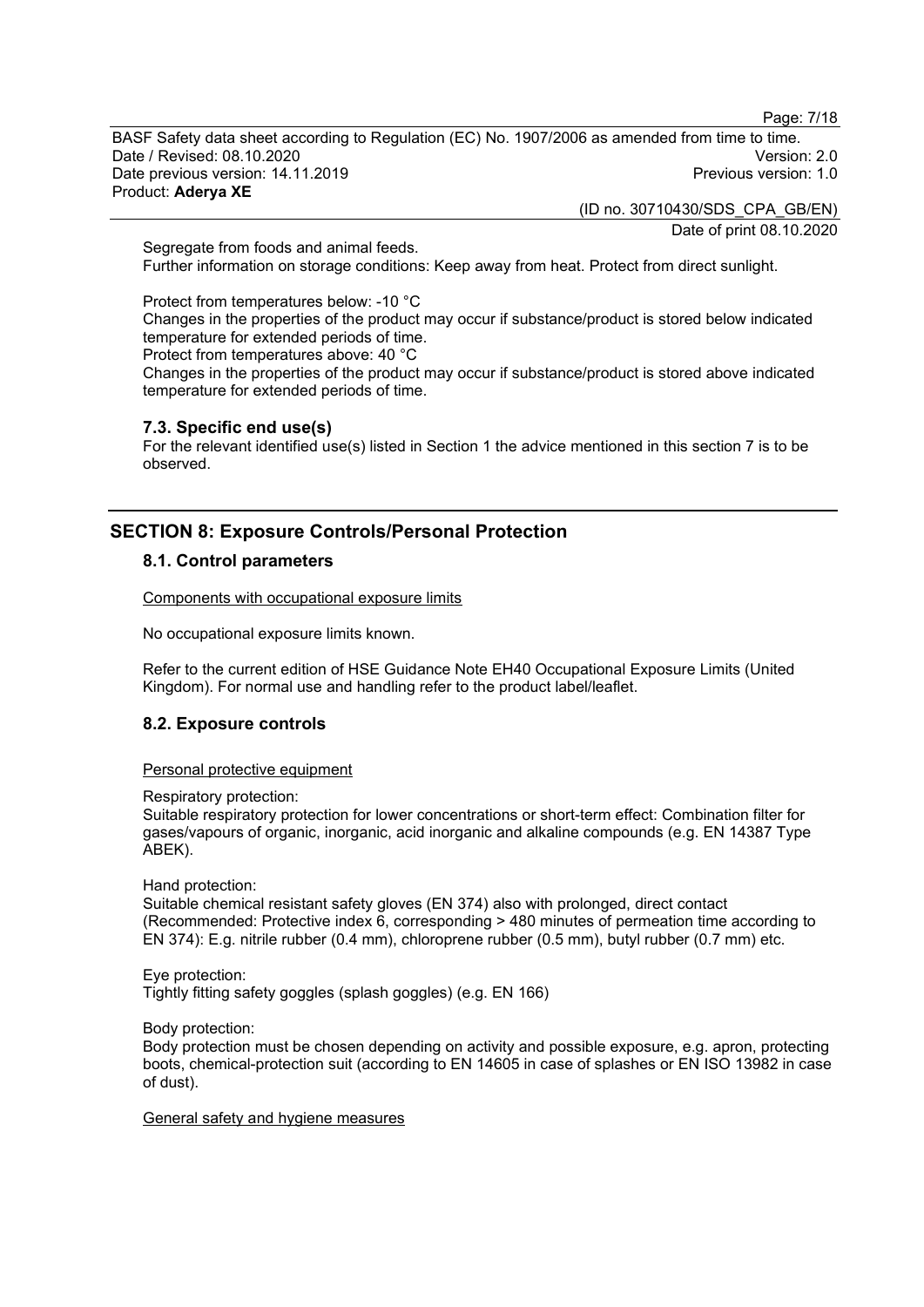Page: 8/18

BASF Safety data sheet according to Regulation (EC) No. 1907/2006 as amended from time to time. Date / Revised: 08.10.2020<br>Date previous version: 14.11.2019 Version: 2.0 Date previous version: 14.11.2019 Product: **Aderya XE**

(ID no. 30710430/SDS\_CPA\_GB/EN)

Date of print 08.10.2020

The statements on personal protective equipment in the instructions for use apply when handling crop-protection agents in final-consumer packing. Wearing of closed work clothing is recommended. Store work clothing separately. Keep away from food, drink and animal feeding stuffs.

## **SECTION 9: Physical and Chemical Properties**

| Form:                                               | liquid                                                                        |  |
|-----------------------------------------------------|-------------------------------------------------------------------------------|--|
| Colour:                                             | light yellow                                                                  |  |
| Odour:                                              | faintly aromatic                                                              |  |
| Odour threshold:                                    |                                                                               |  |
|                                                     | Not determined since harmful by                                               |  |
|                                                     | inhalation.                                                                   |  |
| pH value:                                           | approx. 2.5 - 4.5                                                             |  |
|                                                     | (20 °C)<br>$-15 °C$                                                           |  |
| Freezing point:<br>Boiling point:                   |                                                                               |  |
|                                                     | The product has not been tested.                                              |  |
| Flash point:                                        | 120 °C                                                                        |  |
| Evaporation rate:                                   |                                                                               |  |
|                                                     | not applicable                                                                |  |
| Flammability:                                       | not applicable                                                                |  |
| Lower explosion limit:                              |                                                                               |  |
|                                                     | As a result of our experience with this                                       |  |
|                                                     | product and our knowledge of its                                              |  |
|                                                     | composition we do not expect any                                              |  |
|                                                     | hazard as long as the product is used<br>appropriately and in accordance with |  |
|                                                     | the intended use.                                                             |  |
| Upper explosion limit:                              |                                                                               |  |
|                                                     | As a result of our experience with this                                       |  |
|                                                     | product and our knowledge of its                                              |  |
|                                                     | composition we do not expect any                                              |  |
|                                                     | hazard as long as the product is used                                         |  |
|                                                     | appropriately and in accordance with                                          |  |
|                                                     | the intended use.                                                             |  |
| Ignition temperature:                               | approx. 375 °C                                                                |  |
| Vapour pressure:                                    | approx. 0.0011 hPa                                                            |  |
|                                                     | (25 °C)<br>Information applies to the solvent.                                |  |
| Density:                                            | approx. 1.00 g/cm3                                                            |  |
|                                                     | (20 °C)                                                                       |  |
| Relative vapour density (air):                      |                                                                               |  |
|                                                     | not applicable                                                                |  |
| Solubility in water:                                | emulsifiable                                                                  |  |
| Partitioning coefficient n-octanol/water (log Kow): |                                                                               |  |
|                                                     | not applicable                                                                |  |

**9.1. Information on basic physical and chemical properties**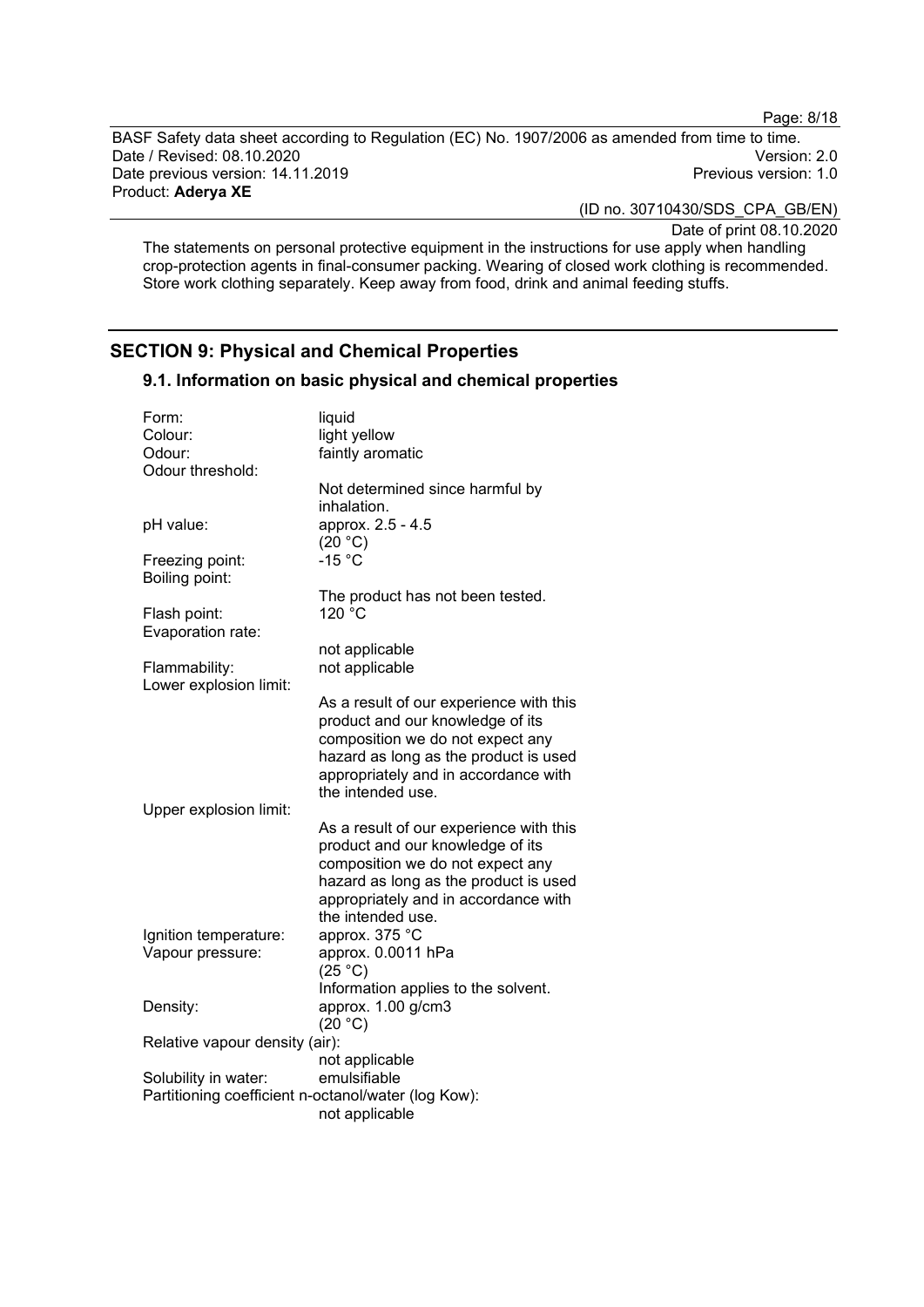Page: 9/18

BASF Safety data sheet according to Regulation (EC) No. 1907/2006 as amended from time to time. Date / Revised: 08.10.2020 Version: 2.0 Date previous version: 14.11.2019 Product: **Aderya XE**

(ID no. 30710430/SDS\_CPA\_GB/EN)

Date of print 08.10.2020

Thermal decomposition: 360 °C, 110 kJ/kg, (onset temperature) Not a substance liable to self-decomposition according to UN transport regulations, class 4.1. Viscosity, dynamic:  $(20 °C, 100 1/s)$ <br>not explosive Explosion hazard: not explosive<br>Fire promoting properties: not fire-propagating Fire promoting properties:

#### **9.2. Other information**

Other Information:

The product has not been tested. The statement has been derived from substances/products of a similar structure or composition.

## **SECTION 10: Stability and Reactivity**

#### **10.1. Reactivity**

No hazardous reactions if stored and handled as prescribed/indicated.

#### **10.2. Chemical stability**

The product is stable if stored and handled as prescribed/indicated.

#### **10.3. Possibility of hazardous reactions**

No hazardous reactions if stored and handled as prescribed/indicated.

#### **10.4. Conditions to avoid**

See SDS section 7 - Handling and storage.

#### **10.5. Incompatible materials**

Substances to avoid: strong acids, strong bases, strong oxidizing agents

#### **10.6. Hazardous decomposition products**

Hazardous decomposition products: No hazardous decomposition products if stored and handled as prescribed/indicated.

## **SECTION 11: Toxicological Information**

#### **11.1. Information on toxicological effects**

#### Acute toxicity

Assessment of acute toxicity:

The product has not been tested. The statement has been derived from substances/products of a similar structure or composition. Virtually nontoxic after a single ingestion. Virtually nontoxic after a single skin contact. Of moderate toxicity after short-term inhalation.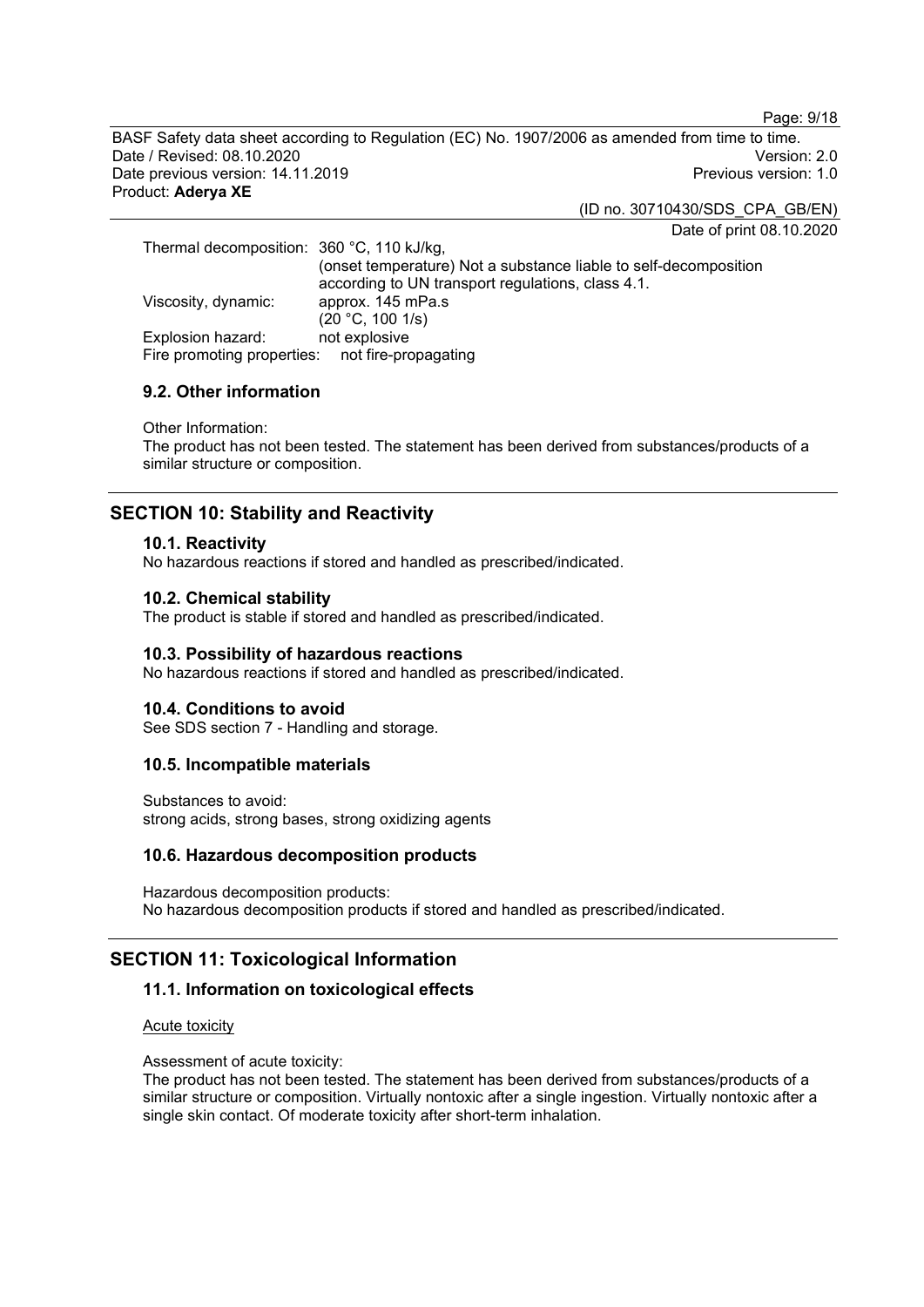Page: 10/18

BASF Safety data sheet according to Regulation (EC) No. 1907/2006 as amended from time to time. Date / Revised: 08.10.2020 Version: 2.0 Date previous version: 14.11.2019 Product: **Aderya XE**

(ID no. 30710430/SDS\_CPA\_GB/EN)

Date of print 08.10.2020

Experimental/calculated data: LD50 rat (oral): > 2,000 mg/kg No mortality was observed.

LC50 rat (by inhalation): 1,9 - 5,1 mg/L

LD50 rat (dermal): > 2,000 mg/kg No mortality was observed.

Irritation

Assessment of irritating effects:

The product has not been tested. The statement has been derived from substances/products of a similar structure or composition. May cause severe damage to the eyes. Skin contact causes irritation.

Experimental/calculated data: Skin corrosion/irritation rabbit: Irritant.

Serious eye damage/irritation rabbit: Irritant.

Respiratory/Skin sensitization

Assessment of sensitization: The product has not been tested. The statement has been derived from substances/products of a similar structure or composition. Sensitization after skin contact possible.

Experimental/calculated data: Buehler test guinea pig: sensitizing

Germ cell mutagenicity

Assessment of mutagenicity: The product has not been tested. The statement has been derived from the properties of the individual components. Mutagenicity tests revealed no genotoxic potential.

**Carcinogenicity** 

Assessment of carcinogenicity:

The product has not been tested. The statement has been derived from the properties of the individual components.

*Information on: 1H-Pyrazole-4-carboxamide, 3-(difluoromethyl)-1-methyl-N-(3',4',5'-trifluoro[1,1' biphenyl]-2-yl)-; Fluxapyroxad*

*Assessment of carcinogenicity: Indication of possible carcinogenic effect in animal tests. The effect is caused by an animal specific mechanism that has no human counter part.*

----------------------------------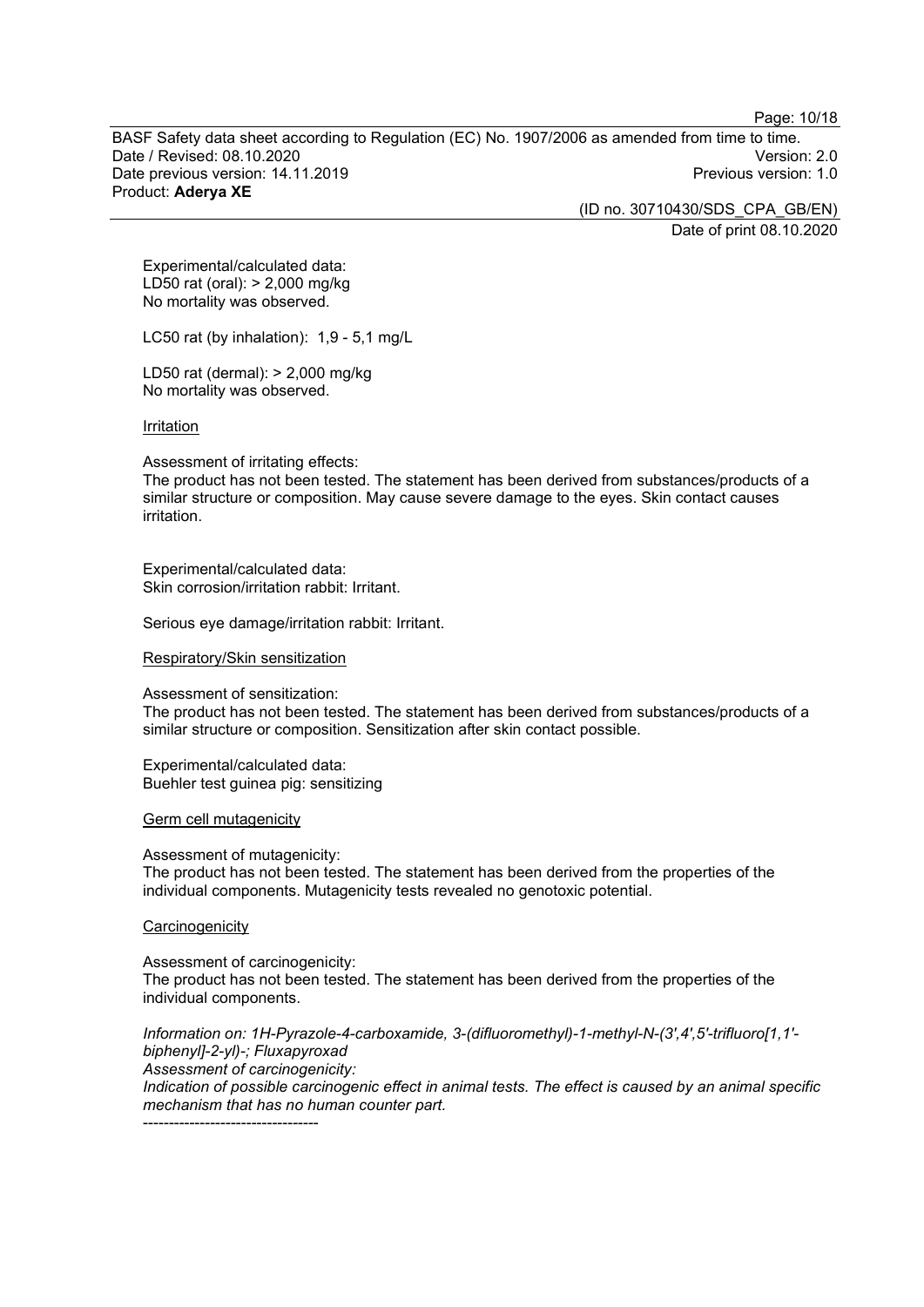Page: 11/18

BASF Safety data sheet according to Regulation (EC) No. 1907/2006 as amended from time to time. Date / Revised: 08.10.2020 Version: 2.0 Date previous version: 14.11.2019 Product: **Aderya XE**

> (ID no. 30710430/SDS\_CPA\_GB/EN) Date of print 08.10.2020

Reproductive toxicity

Assessment of reproduction toxicity: The product has not been tested. The statement has been derived from the properties of the individual components.

*Information on: 1H-Pyrazole-4-carboxamide, 3-(difluoromethyl)-1-methyl-N-(3',4',5'-trifluoro[1,1' biphenyl]-2-yl)-; Fluxapyroxad Assessment of reproduction toxicity: The results of animal studies gave no indication of a fertility impairing effect.* ----------------------------------

#### Developmental toxicity

Assessment of teratogenicity:

The product has not been tested. The statement has been derived from the properties of the individual components. Animal studies gave no indication of a developmental toxic effect at doses that were not toxic to the parental animals.

Specific target organ toxicity (single exposure)

Assessment of STOT single: Causes temporary irritation of the respiratory tract.

Remarks: The product has not been tested. The statement has been derived from the properties of the individual components.

Repeated dose toxicity and Specific target organ toxicity (repeated exposure)

Assessment of repeated dose toxicity:

The product has not been tested. The statement has been derived from the properties of the individual components.

*Information on: 1H-Pyrazole-4-carboxamide, 3-(difluoromethyl)-1-methyl-N-(3',4',5'-trifluoro[1,1' biphenyl]-2-yl)-; Fluxapyroxad Assessment of repeated dose toxicity: Adaptive effects were observed after repeated exposure in animal studies.*

*Information on: 1H-1,2,4-Triazole-1-ethanol, α-[4-(4-chlorophenoxy)-2-(trifluoromethyl)phenyl]-αmethyl-Assessment of repeated dose toxicity: Repeated oral exposure to large quantities may affect certain organs. Liver* ----------------------------------

#### Aspiration hazard

The product has not been tested. The statement has been derived from the properties of the individual components.

No aspiration hazard expected.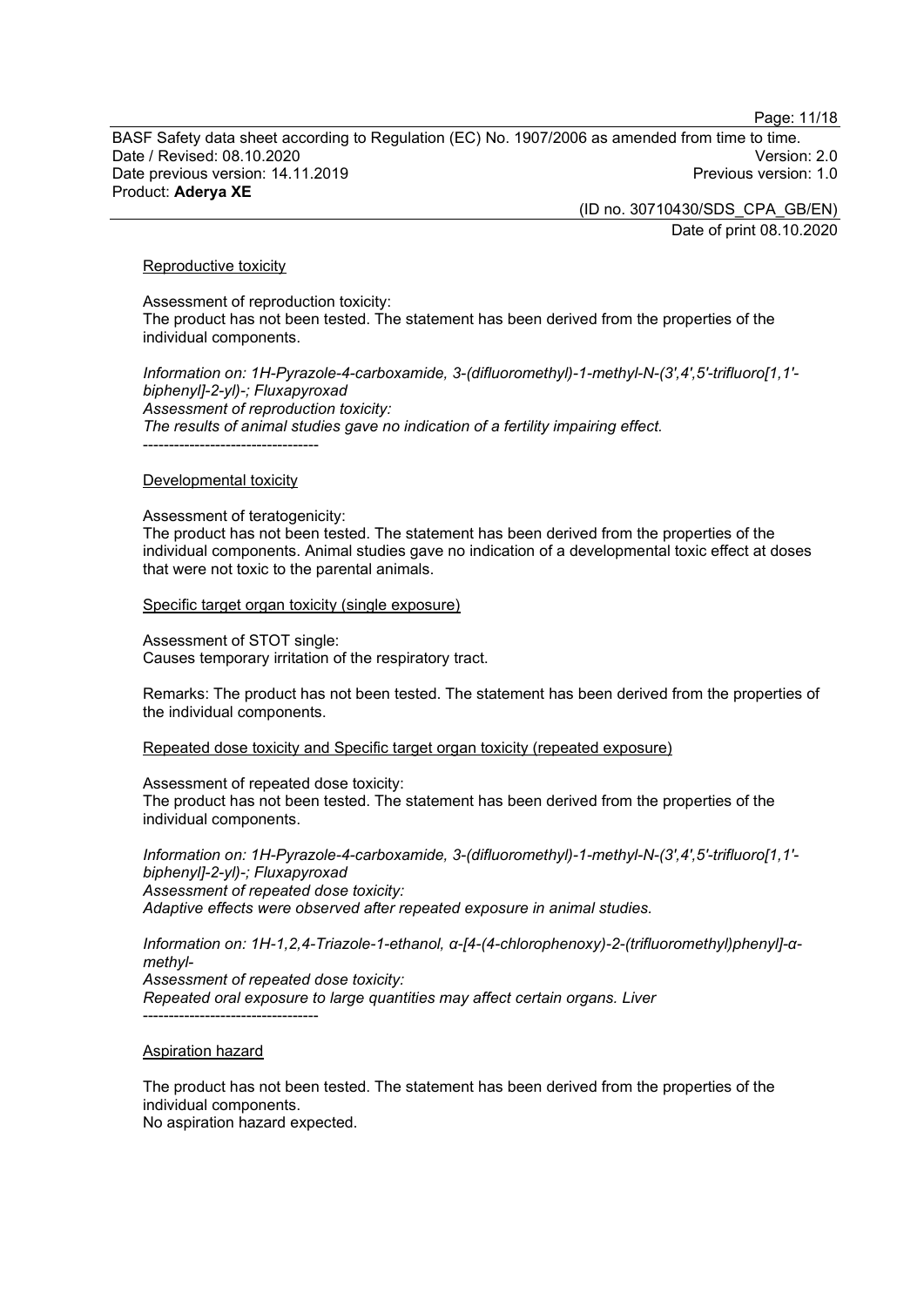Page: 12/18

BASF Safety data sheet according to Regulation (EC) No. 1907/2006 as amended from time to time. Date / Revised: 08.10.2020 Version: 2.0 Date previous version: 14.11.2019 Product: **Aderya XE**

> (ID no. 30710430/SDS\_CPA\_GB/EN) Date of print 08.10.2020

#### Other relevant toxicity information

Misuse can be harmful to health.

#### **SECTION 12: Ecological Information**

#### **12.1. Toxicity**

Assessment of aquatic toxicity: Toxic to aquatic life with long lasting effects. The product has not been tested. The statement has been derived from substances/products of a similar structure or composition.

Toxicity to fish: LC50 (96 h) 1.81 mg/l, Oncorhynchus mykiss

Aquatic invertebrates: EC50 (48 h) 2.107 mg/l, Daphnia magna

Aquatic plants: EC10 (72 h) 5.74 mg/l (growth rate), Pseudokirchneriella subcapitata

EC50 (72 h) 6.71 mg/l (growth rate), Pseudokirchneriella subcapitata

*Information on: 1H-Pyrazole-4-carboxamide, 3-(difluoromethyl)-1-methyl-N-(3',4',5'-trifluoro[1,1' biphenyl]-2-yl)-; Fluxapyroxad Chronic toxicity to fish: No observed effect concentration (33 d) 0.0359 mg/l, Pimephales promelas (OECD Guideline 210, Flow through.)*

*Information on: 1H-1,2,4-Triazole-1-ethanol, α-[4-(4-chlorophenoxy)-2-(trifluoromethyl)phenyl]-αmethyl-Chronic toxicity to fish: (36 d) 0.027 mg/l, Brachydanio rerio* ----------------------------------

*Information on: 1H-Pyrazole-4-carboxamide, 3-(difluoromethyl)-1-methyl-N-(3',4',5'-trifluoro[1,1' biphenyl]-2-yl)-; Fluxapyroxad Chronic toxicity to aquatic invertebrates: No observed effect concentration (21 d) 0.5 mg/l, Daphnia magna (OECD Guideline 211, semistatic)*

*Information on: 1H-1,2,4-Triazole-1-ethanol, α-[4-(4-chlorophenoxy)-2-(trifluoromethyl)phenyl]-αmethyl-Chronic toxicity to aquatic invertebrates: No observed effect concentration (21 d) 0.01 mg/l, Daphnia magna* ----------------------------------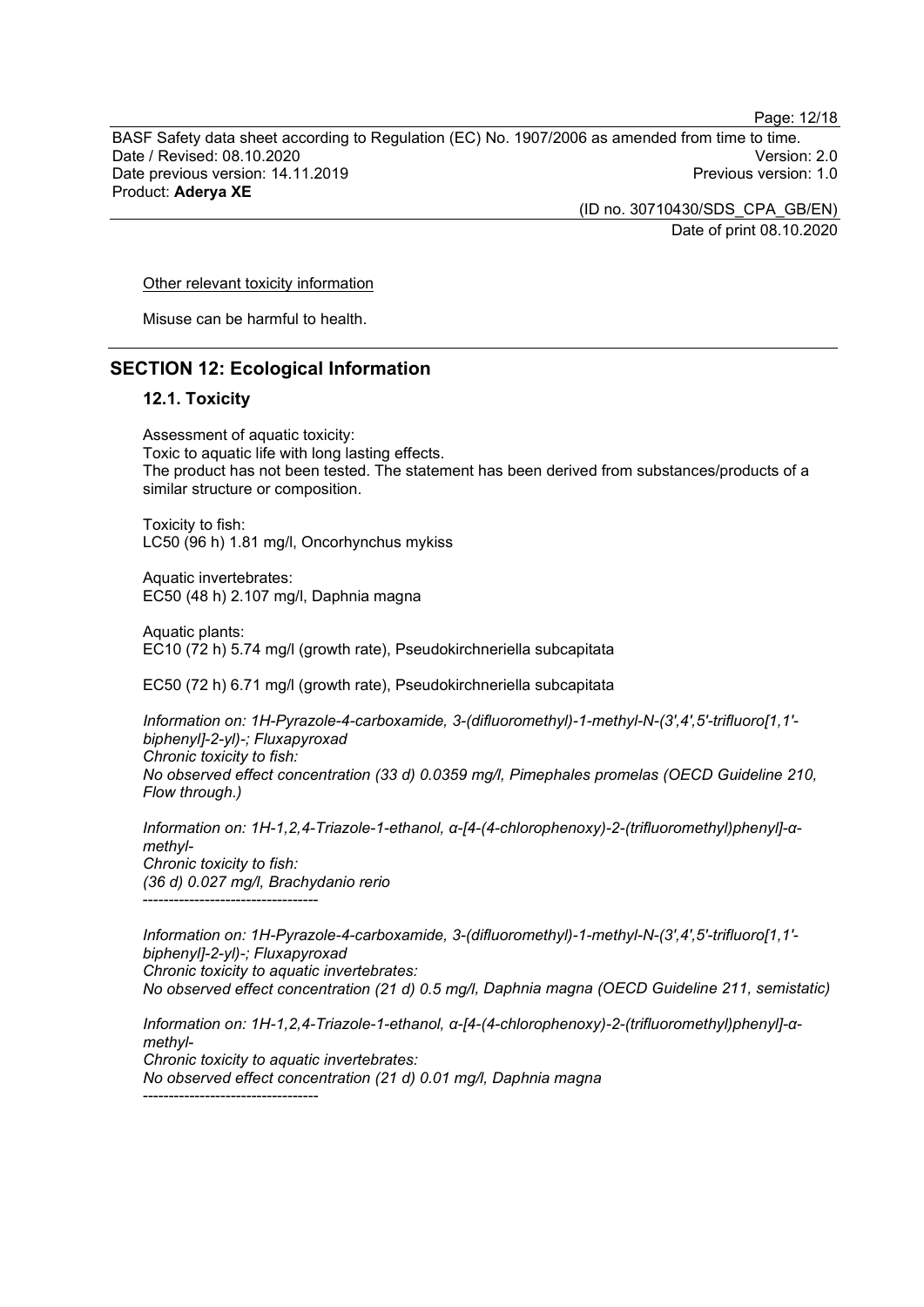Page: 13/18

BASF Safety data sheet according to Regulation (EC) No. 1907/2006 as amended from time to time. Date / Revised: 08.10.2020 Version: 2.0 Date previous version: 14.11.2019 Product: **Aderya XE**

(ID no. 30710430/SDS\_CPA\_GB/EN)

Date of print 08.10.2020

#### **12.2. Persistence and degradability**

Assessment biodegradation and elimination (H2O): The product has not been tested. The statement has been derived from the properties of the individual components.

*Information on: 1H-Pyrazole-4-carboxamide, 3-(difluoromethyl)-1-methyl-N-(3',4',5'-trifluoro[1,1' biphenyl]-2-yl)-; Fluxapyroxad Assessment biodegradation and elimination (H2O): Not readily biodegradable (by OECD criteria).*

*Information on: 1H-1,2,4-Triazole-1-ethanol, α-[4-(4-chlorophenoxy)-2-(trifluoromethyl)phenyl]-αmethyl-Assessment biodegradation and elimination (H2O): Not readily biodegradable (by OECD criteria).* ----------------------------------

#### **12.3. Bioaccumulative potential**

Assessment bioaccumulation potential: The product has not been tested. The statement has been derived from the properties of the individual components.

*Information on: 1H-Pyrazole-4-carboxamide, 3-(difluoromethyl)-1-methyl-N-(3',4',5'-trifluoro[1,1' biphenyl]-2-yl)-; Fluxapyroxad Bioaccumulation potential:*

*Bioconcentration factor (BCF): 36 - 37 (28 d), Lepomis macrochirus (OECD-Guideline 305) Does not accumulate in organisms.*

*Information on: 1H-1,2,4-Triazole-1-ethanol, α-[4-(4-chlorophenoxy)-2-(trifluoromethyl)phenyl]-αmethyl-Bioaccumulation potential:*

*Bioconcentration factor (BCF): 385 Does not accumulate in organisms.* ----------------------------------

## **12.4. Mobility in soil**

Assessment transport between environmental compartments: Adsorption in soil: The product has not been tested. The statement has been derived from the properties of the individual components.

*Information on: 1H-Pyrazole-4-carboxamide, 3-(difluoromethyl)-1-methyl-N-(3',4',5'-trifluoro[1,1' biphenyl]-2-yl)-; Fluxapyroxad Assessment transport between environmental compartments: Adsorption in soil: Following exposure to soil, adsorption to solid soil particles is probable, therefore contamination of groundwater is not expected.*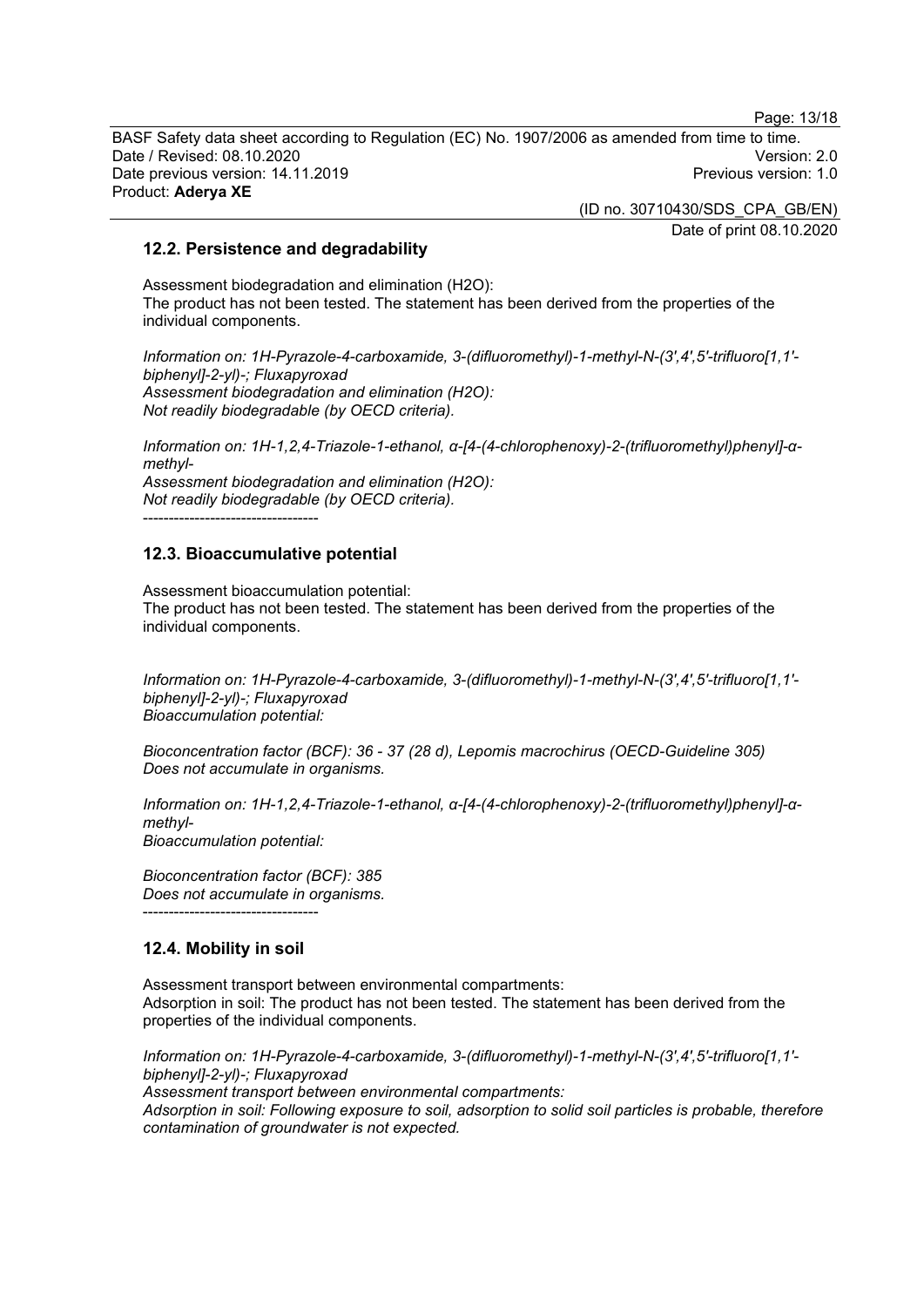Page: 14/18

BASF Safety data sheet according to Regulation (EC) No. 1907/2006 as amended from time to time. Date / Revised: 08.10.2020 Version: 2.0 Date previous version: 14.11.2019 Product: **Aderya XE**

> (ID no. 30710430/SDS\_CPA\_GB/EN) Date of print 08.10.2020

*Information on: 1H-1,2,4-Triazole-1-ethanol, α-[4-(4-chlorophenoxy)-2-(trifluoromethyl)phenyl]-αmethyl-*

*Assessment transport between environmental compartments: Adsorption in soil: Following exposure to soil, adsorption to solid soil particles is probable, therefore contamination of groundwater is not expected.* ----------------------------------

## **12.5. Results of PBT and vPvB assessment**

The product does not contain a substance fulfilling the PBT (persistent/bioaccumulative/toxic) criteria or the vPvB (very persistent/very bioaccumulative) criteria.

#### **12.6. Other adverse effects**

The product does not contain substances that are listed in Regulation (EC) 1005/2009 on substances that deplete the ozone layer.

## **12.7. Additional information**

Other ecotoxicological advice: Do not discharge product into the environment without control.

## **SECTION 13: Disposal Considerations**

#### **13.1. Waste treatment methods**

Must be disposed of or incinerated in accordance with local regulations.

The UK Environmental Protection (Duty of Care) Regulations (EP) and amendments should be noted (United Kingdom).

This product and any uncleaned containers must be disposed of as hazardous waste in accordance with the 2005 Hazardous Waste Regulations and amendments (United Kingdom)

Contaminated packaging:

Contaminated packaging should be emptied as far as possible and disposed of in the same manner as the substance/product.

## **SECTION 14: Transport Information**

#### **Land transport**

ADR

UN number UN3082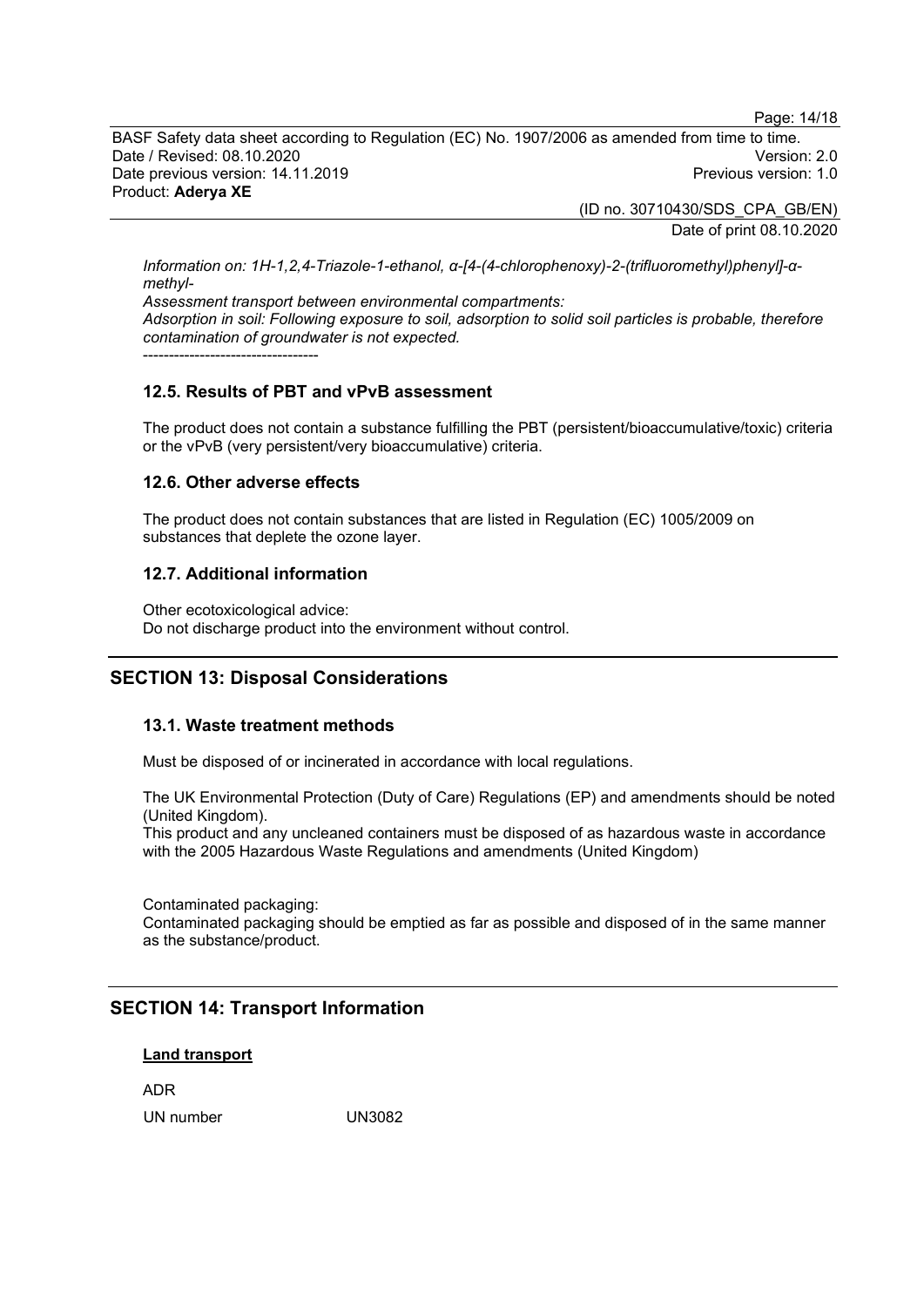Page: 15/18

BASF Safety data sheet according to Regulation (EC) No. 1907/2006 as amended from time to time. Date / Revised: 08.10.2020<br>
Date previous version: 14.11.2019<br>
Previous version: 14.11.2019 Date previous version: 14.11.2019 Product: **Aderya XE**

|                                                                                                                                                      | (ID no. 30710430/SDS CPA GB/EN)                                                                                                                                                   |
|------------------------------------------------------------------------------------------------------------------------------------------------------|-----------------------------------------------------------------------------------------------------------------------------------------------------------------------------------|
| UN proper shipping name:<br>Transport hazard class(es):<br>Packing group:<br>Environmental hazards:<br>Special precautions for<br>user:              | Date of print 08.10.2020<br>ENVIRONMENTALLY HAZARDOUS SUBSTANCE, LIQUID,<br>N.O.S. (contains TRIAZOLE DERIVATIVE, FLUXAPYROXAD)<br>9, EHSM<br>$\mathbf{III}$<br>yes<br>None known |
| <b>RID</b>                                                                                                                                           |                                                                                                                                                                                   |
| UN number<br>UN proper shipping name:<br>Transport hazard class(es):<br>Packing group:<br>Environmental hazards:<br>Special precautions for<br>user: | <b>UN3082</b><br>ENVIRONMENTALLY HAZARDOUS SUBSTANCE, LIQUID,<br>N.O.S. (contains TRIAZOLE DERIVATIVE, FLUXAPYROXAD)<br>9, EHSM<br>$\mathbf{III}$<br>ves<br>None known            |
| <b>Inland waterway transport</b><br><b>ADN</b>                                                                                                       |                                                                                                                                                                                   |
| UN number<br>UN proper shipping name:<br>Transport hazard class(es):<br>Packing group:<br>Environmental hazards:                                     | <b>UN3082</b><br>ENVIRONMENTALLY HAZARDOUS SUBSTANCE, LIQUID,<br>N.O.S. (contains TRIAZOLE DERIVATIVE, FLUXAPYROXAD)<br>9, EHSM<br>III<br>ves                                     |
| Special precautions for<br>user:                                                                                                                     | None known                                                                                                                                                                        |
|                                                                                                                                                      |                                                                                                                                                                                   |

Transport in inland waterway vessel Not evaluated

## **Sea transport**

## IMDG

| UN number:                          | <b>UN 3082</b>                                      |
|-------------------------------------|-----------------------------------------------------|
| UN proper shipping name:            | ENVIRONMENTALLY HAZARDOUS SUBSTANCE, LIQUID,        |
|                                     | N.O.S. (contains TRIAZOLE DERIVATIVE, FLUXAPYROXAD) |
| Transport hazard class(es): 9, EHSM |                                                     |
| Packing group:                      | Ш                                                   |
| Environmental hazards:              | ves                                                 |
|                                     | Marine pollutant: YES                               |
| Special precautions for             | None known                                          |
|                                     |                                                     |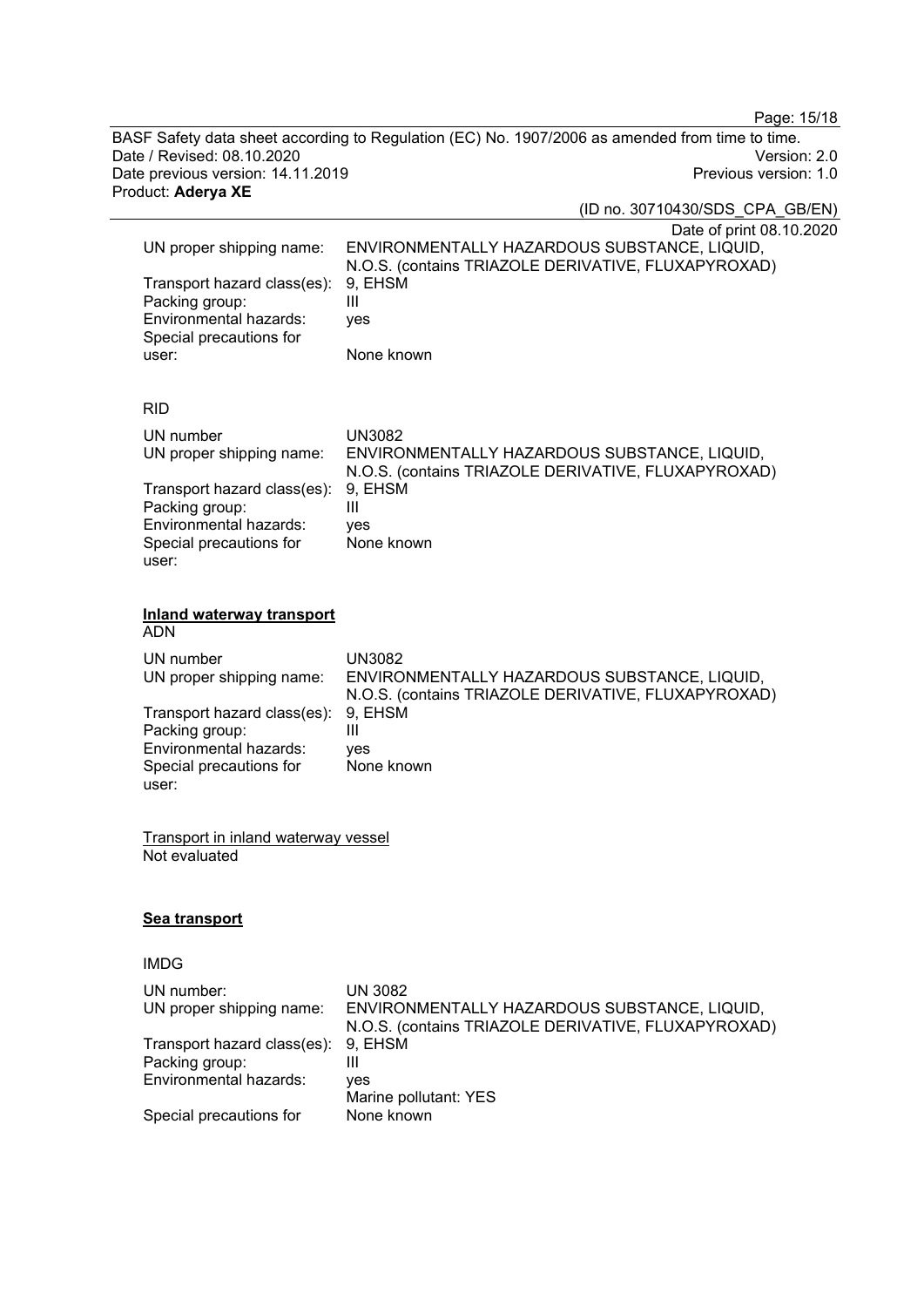Page: 16/18

BASF Safety data sheet according to Regulation (EC) No. 1907/2006 as amended from time to time. Date / Revised: 08.10.2020<br>Date previous version: 14.11.2019 Version: 2.0 Date previous version: 14.11.2019 Product: **Aderya XE**

> (ID no. 30710430/SDS\_CPA\_GB/EN) Date of print 08.10.2020

user:

#### **Air transport**

#### IATA/ICAO

| UN number:                          | UN 3082                                             |
|-------------------------------------|-----------------------------------------------------|
| UN proper shipping name:            | ENVIRONMENTALLY HAZARDOUS SUBSTANCE, LIQUID,        |
|                                     | N.O.S. (contains TRIAZOLE DERIVATIVE, FLUXAPYROXAD) |
| Transport hazard class(es): 9, EHSM |                                                     |
| Packing group:                      |                                                     |
| Environmental hazards:              | ves                                                 |
| Special precautions for             | None known                                          |
| user:                               |                                                     |

#### **14.1. UN number**

See corresponding entries for "UN number" for the respective regulations in the tables above.

#### **14.2. UN proper shipping name**

See corresponding entries for "UN proper shipping name" for the respective regulations in the tables above.

#### **14.3. Transport hazard class(es)**

See corresponding entries for "Transport hazard class(es)" for the respective regulations in the tables above.

#### **14.4. Packing group**

See corresponding entries for "Packing group" for the respective regulations in the tables above.

#### **14.5. Environmental hazards**

See corresponding entries for "Environmental hazards" for the respective regulations in the tables above.

#### **14.6. Special precautions for user**

See corresponding entries for "Special precautions for user" for the respective regulations in the tables above.

#### **14.7. Transport in bulk according to Annex II of MARPOL and the IBC Code**

| Regulation:         | Not evaluated |
|---------------------|---------------|
| Shipment approved:  | Not evaluated |
| Pollution name:     | Not evaluated |
| Pollution category: | Not evaluated |
| Ship Type:          | Not evaluated |
|                     |               |

#### **Further information**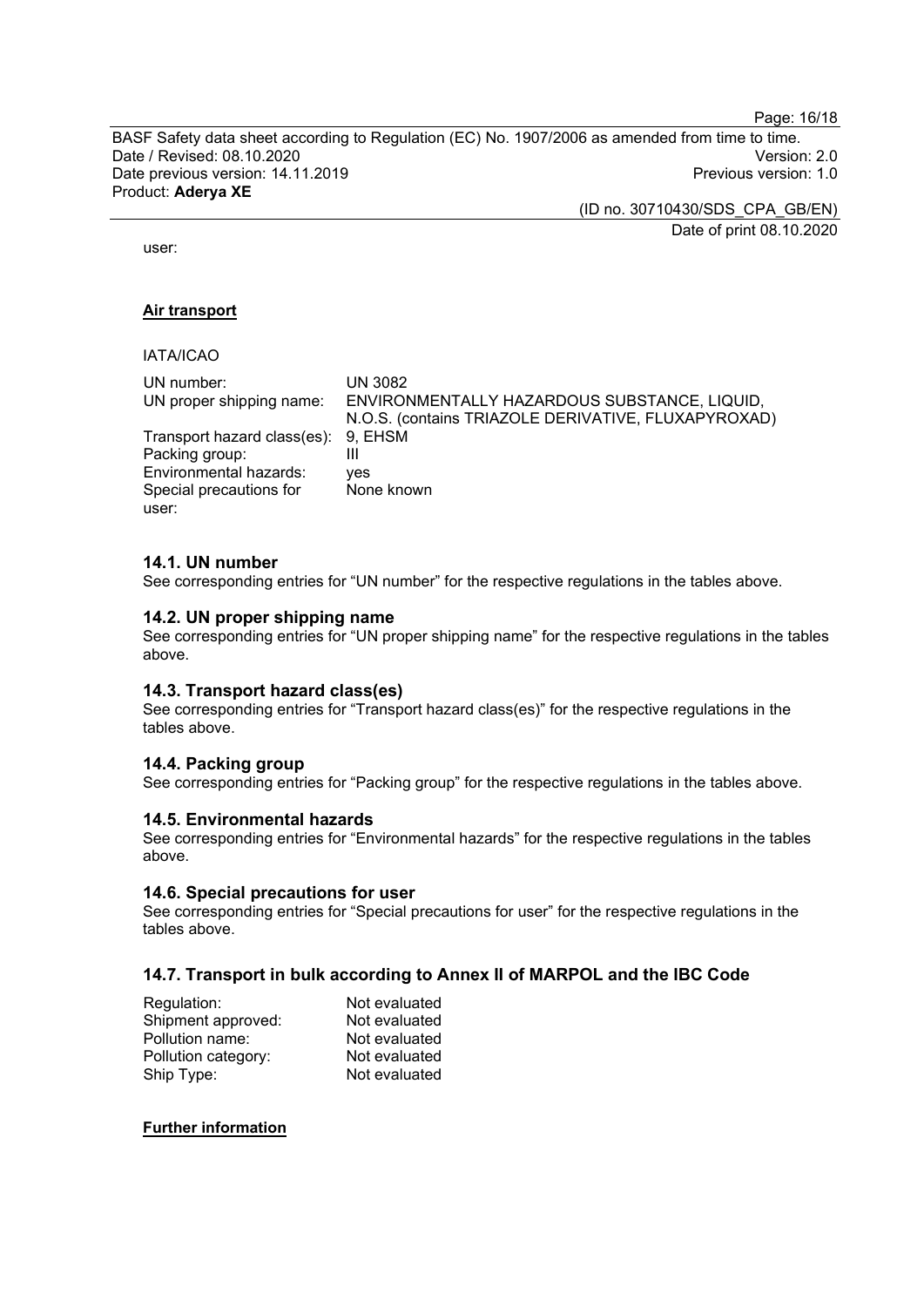Page: 17/18

BASF Safety data sheet according to Regulation (EC) No. 1907/2006 as amended from time to time. Date / Revised: 08.10.2020 Version: 2.0 Date previous version: 14.11.2019 Product: **Aderya XE**

(ID no. 30710430/SDS\_CPA\_GB/EN)

Date of print 08.10.2020

The following provisions may apply for product in packages containing a net quantity of 5 L or less ADR, RID, ADN: Special Provision 375; IMDG: 2.10.2.7; IATA: A197; TDG: Special Provision 99(2); 49CFR: §171.4 (c) (2). This product is subject to the most recent edition of "The Carriage of Dangerous Goods and Use of Transportable Pressure Equipment Regulations" and their amendments (United Kingdom).

## **SECTION 15: Regulatory Information**

#### **15.1. Safety, health and environmental regulations/legislation specific for the substance or mixture**

Prohibitions, Restrictions and Authorizations

Annex XVII of Regulation (EC) No 1907/2006: Number on List: 3 Restrictions of Regulation (EC) No 1907/2006, Annex XVII, do not apply for the intended use(s) of the product given in this SDS.

Directive 2012/18/EU - Control of Major Accident Hazards involving dangerous substances (EU): List entry in regulation: E2

EUH208: Contains a solution of a methacrylate-based polymer. May produce an allergic reaction.

This product is classified under the European CLP Regulation. (United Kingdom) The data should be considered when making any assessment under the Control of Substances Hazardous to Health Regulations (COSHH), and related guidance, for example, 'COSHH Essentials' (United Kingdom).

This product may be subject to the Control of Major Accident Hazards Regulations (COMAH), and amendments if specific threshold tonnages are exceeded (United Kingdom).

#### **15.2. Chemical Safety Assessment**

Advice on product handling can be found in sections 7 and 8 of this safety data sheet.

## **SECTION 16: Other Information**

For proper and safe use of this product, please refer to the approval conditions laid down on the product label.

Full text of the classifications, including the hazard classes and the hazard statements, if mentioned in section 2 or 3:

| Eye Dam./Irrit.   | Serious eye damage/eye irritation                |
|-------------------|--------------------------------------------------|
| Skin Corr./Irrit. | Skin corrosion/irritation                        |
| Acute Tox.        | Acute toxicity                                   |
| Skin Sens.        | Skin sensitization                               |
| STOT SE           | Specific target organ toxicity — single exposure |
|                   |                                                  |